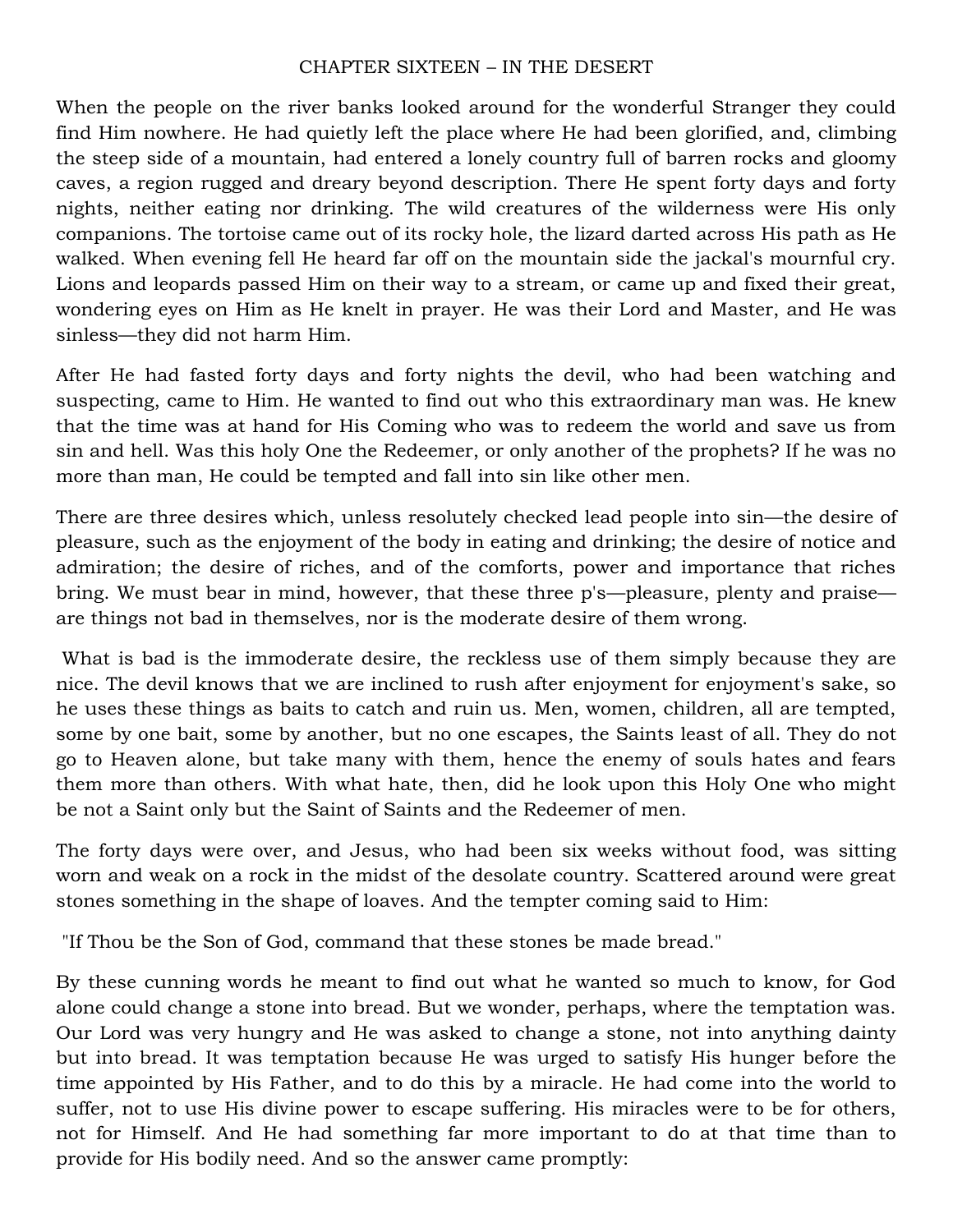"It is written; Man liveth not by bread alone but by every word of God."

He would suffer as long as His Father willed, and wait patiently till His Father should send relief. The devil had found out nothing and his temptation had been treated with contempt. But he had two more in reserve. He took our Lord into his loathsome grasp and bore Him away to the holy city, Jerusalem. There he set Him on one of the lofty pinnacles that overlooked the Temple Courts and said to Him:

"If Thou be the Son of God cast Thyself down, for it is written: that He hath given His Angels charge over thee, and in their hands shall they bear thee up lest perhaps thou dash thy foot against a stone." As if he would say:

"At the sight of Angels flocking round Thee to guard Thy sacred feet, the worshippers in the Courts below will fall prostrate before Thee and adore Thee as the Son of God." See how determined he is to get our Lord's secret from Him, how cunningly his tricks are devised, and how he can turn even holy words to his own purposes. Jesus answered calmly:

"It is written again: Thou shalt not tempt the Lord thy God." Did He mean that He Himself was the Lord God? The crafty spirit could not tell; he was foiled again. But there was a third trial, he might succeed yet. The man, if he was only man, was very weary, very suffering, he might yield just to purchase peace. Again the devil took Him up into a very high mountain and showed Him all the kingdoms of the world and the glory of them and said to Him:

"All these will I give Thee if falling down Thou wilt adore me."

"Begone, Satan! for it is written: The Lord thy God shalt thou adore and Him only shalt thou serve."

Like a thunderclap from a cloudless sky came those tremendous words. Jesus was weary even to exhaustion. But when His Father's honour was assailed He spoke in words of power which terrified the coward that thought to take advantage of His weakness.

"Begone!" The Evil One quailed before Him and fled. And behold Angels came and ministered to Him.

They had been hovering near all through this marvelous scene, wondering and worshipping. And now in joyful throngs they offered Him their service, who, though so spent and suffering, they knew to be very God of very God. They brought Him refreshment in His hunger and thirst, and by their bright, beautiful forms gladdened His sight.

You will ask, perhaps, how our Lord could see from one mountain all the kingdoms of the world? Or how it was that Satan, who is so clever and watchful, did not know from all that had gone before who He was?

Many people are asking nowadays how certain things we read in Holy Scriptures are possible, how they can be explained. These are two distinct questions, not two forms of the same. How things that we cannot understand are possible, should be no difficulty to us in